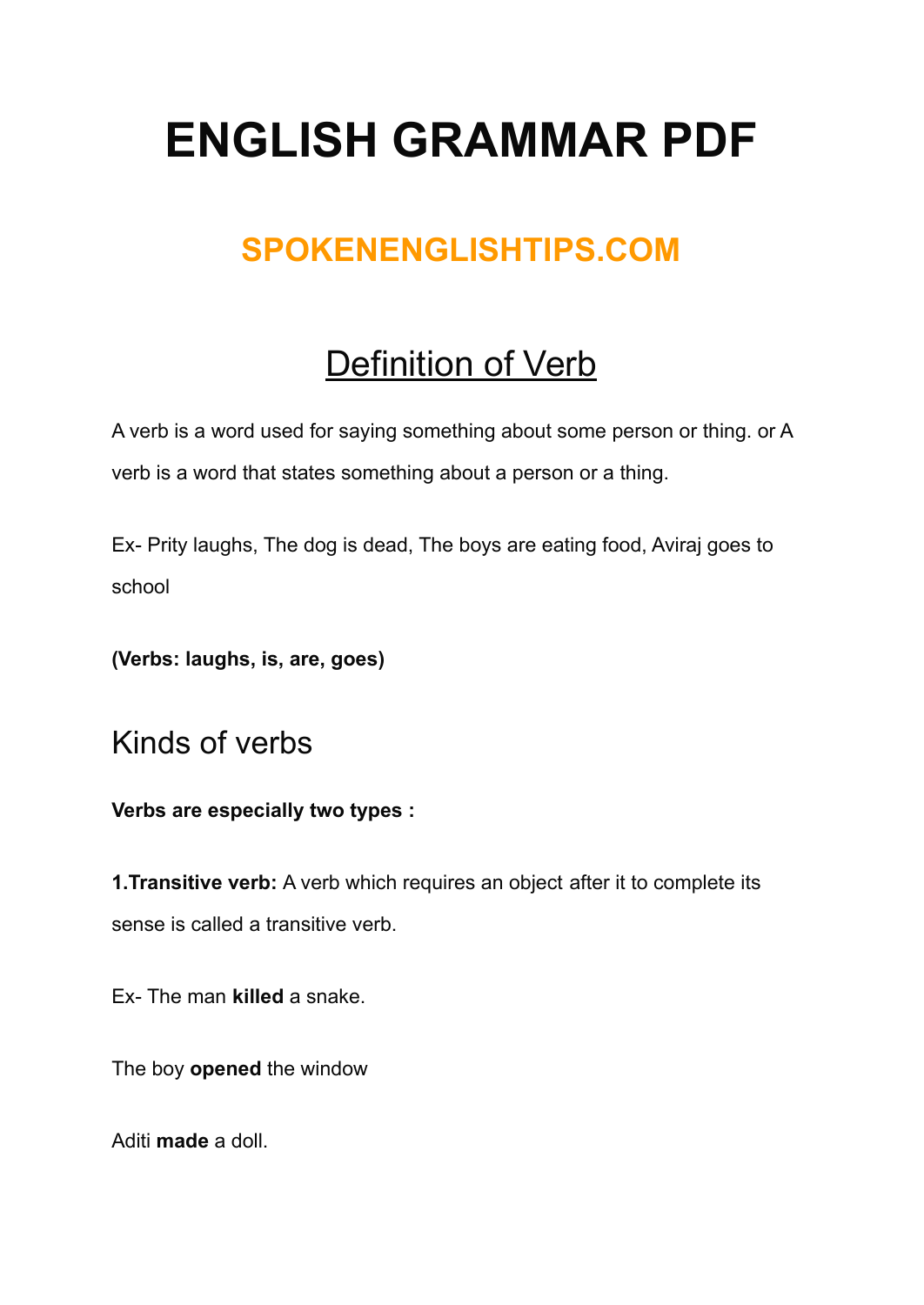(From the above examples you may have understood that after the verbs object have been used which makes a complete sense)

2.**Intransitive verb:** A verb which does not require an object to complete it sense, but makes good sense by itself is called an intransitive verb.

Ex: The man **died**.

The sun **shines**.

The girl **smiled**.

(From the above all examples are showing good sense by itself without using an object)

#### Main verb:

The main verb has major meanings in the sentences i.e go, sell, complete, do, buy etc.

### Helping verbs:

A helping verb(also known as an auxiliary verb) is used with a main verb to help express the main verbs, tense, mood or voice.

| <b>Sentence</b> | <b>Main verb</b> | <b>Helping verb</b> |
|-----------------|------------------|---------------------|
| He is going     | going            | Is                  |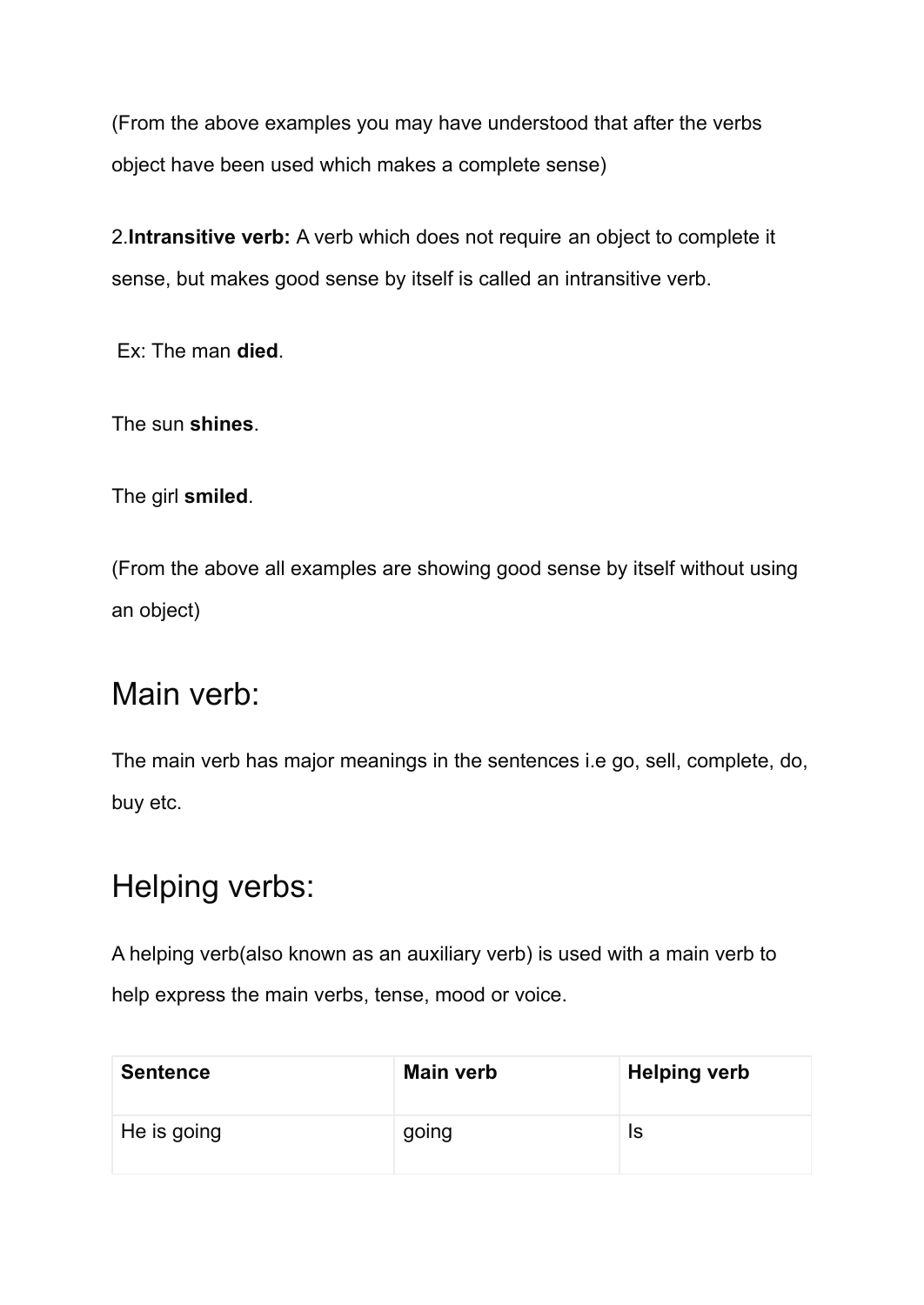| I am running                  | running | Am          |
|-------------------------------|---------|-------------|
| They are playing football     | playing | Are         |
| You will qualify for the exam | qualify | <b>Will</b> |
| She has gone from here        | gone    | Has         |

#### Forms of the verb:

There are especially five forms of the verb:

- 1. V1: First (present) form of verb {go, eat, write, work}
- 2. V2: Second (past) form of verb {went, ate, wrote, worked}
- 3. V3: Third (past participle) of verb {gone, eaten, written, worked}
- 4. V4: Fourth (ing) form of verb {going, eating, writing, working}
- 5. V5: Fifth (singular) form of verb {goes, eats, writes, works}

| <b>Meaning</b> | V <sub>1</sub> | V <sub>2</sub> | V3     | V <sub>4</sub> | V <sub>5</sub> |
|----------------|----------------|----------------|--------|----------------|----------------|
| Eat            | eat            | ate            | eaten  | eating         | eats           |
| Fall           | fall           | fell           | fallen | falling        | falls          |
| Find           | find           | found          | found  | finding        | finds          |
| <b>Fly</b>     | fly            | flew           | flown  | flying         | flies          |
| Give           | give           | gave           | given  | giving         | gives          |
| Go             | go             | went           | gone   | going          | goes           |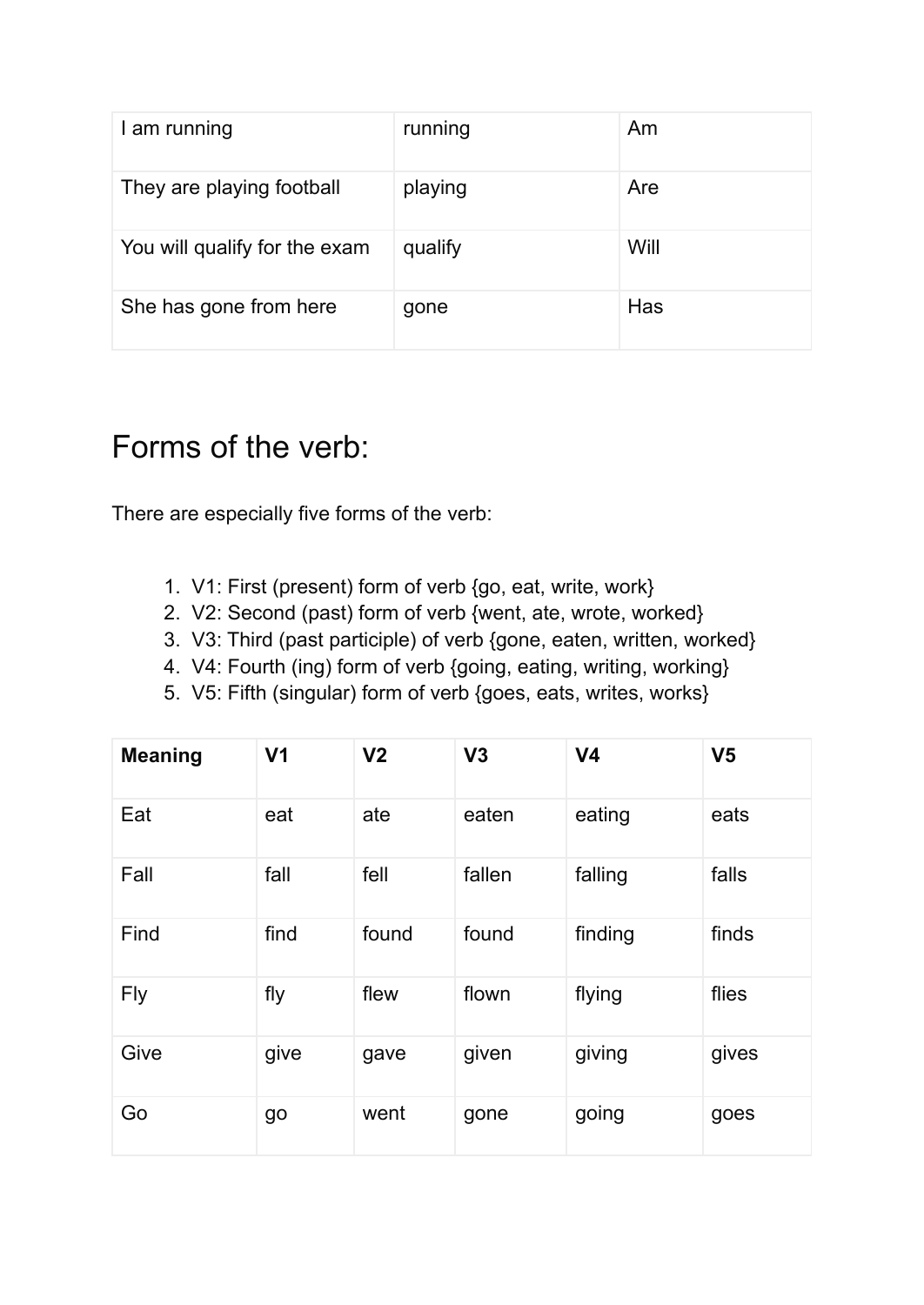| Grow | grow | grew | grown | growing | grows |
|------|------|------|-------|---------|-------|
| Keep | keep | kept | kept  | keeping | keeps |
| Know | know | knew | known | knowing | knows |
| Draw | draw | drew | drawn | drawing | draws |

#### Regular verbs- Irregular verbs

The forming base form of the verb to simple past(2nd form) and past participle(3rd form) verb is divided into two categories.

● **Regular verbs:** The verbs which form their simple past and the past participle by just adding "-ed" to their base form are called a regular verb.

Ex-Work – worked, Allow – allowed, Play – played, Stay – stayed.

● **Irregular verbs:** The verbs which form their simple past and past participle in different ways.

Ex- Fly – flown, Grow – grown, Steal – stole, Sleep – slept, Keep – kept

#### Verbs are classified into two classes :

**Lexical verbs:** The verbs which are used in a sentence as the main verb as V1, V2, V3, V4 (ing), V5 (singular) as well as it's meaning is independent is known as **lexical verbs**.

Ex- to go, to drink, to laugh etc.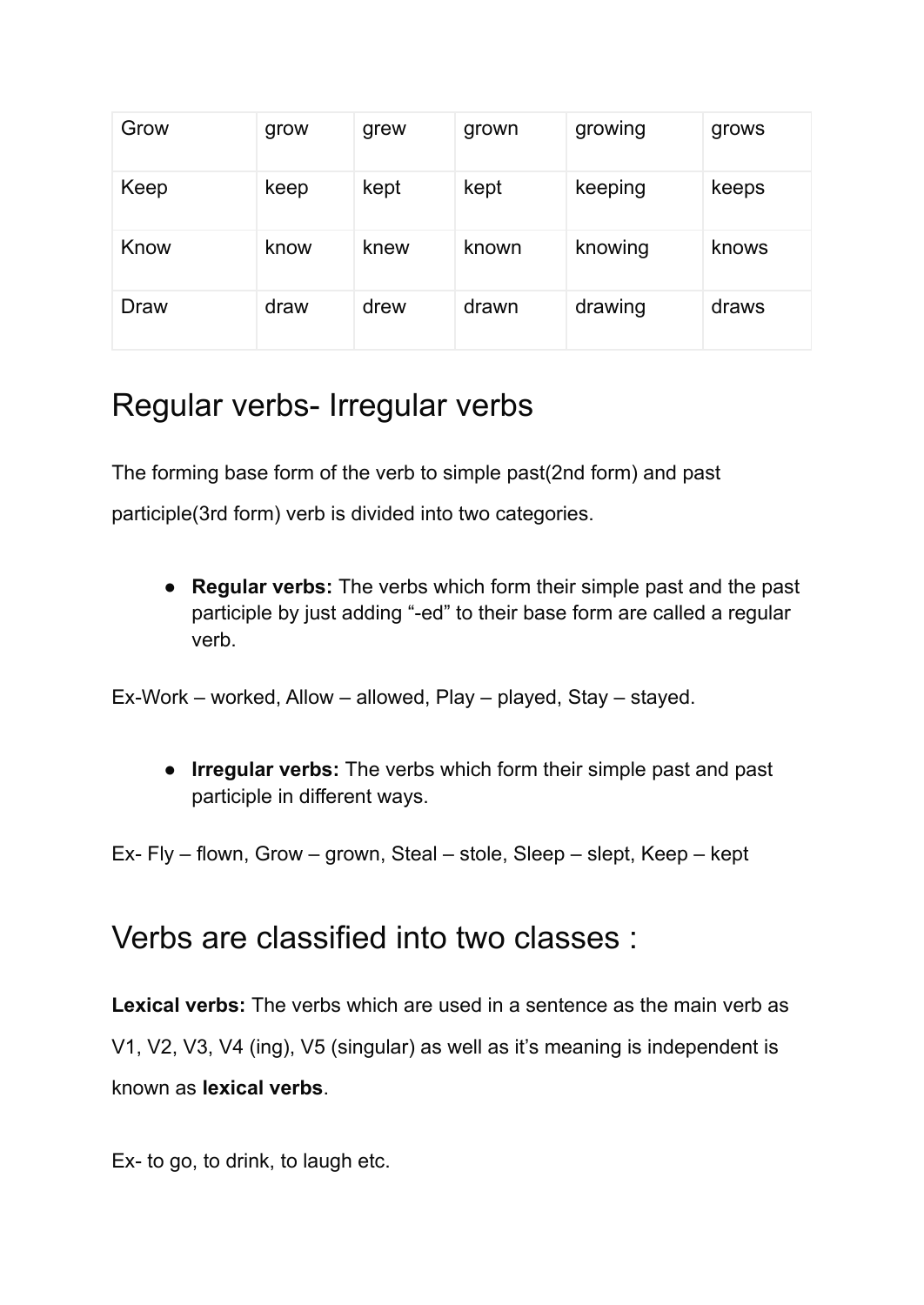**Auxiliary verbs:** Those verbs which are used with main verbs and make a question, negative, and tense as well as the express possibility, willingness. It is also called **helping verbs.**

**Primary auxiliary verbs:** to be- (is, am, are, was/were), to have- (has, have,

had), to do- (do, does, did).

#### **Modal auxiliary verbs:**

- Can, could (ability)
- May, might (possibility)
- Will, shall, would (intention)
- Should (necessity)
- Must (necessity- a bit compulsion)
- $\bullet$  Ought to (should moral duty)

| <b>Person</b>               | <b>Subject</b>    | <b>Helping verbs of the</b><br>present tense | <b>Helping verbs of</b><br>past tense |
|-----------------------------|-------------------|----------------------------------------------|---------------------------------------|
| 1st person                  | ı                 | am, have                                     | Was, had                              |
| 2nd person                  | You               | are/have                                     | Were, had                             |
| 3rd<br>person(singul<br>ar) | he/she/it/r<br>am | is/has                                       | Was, had                              |
| 3rd<br>person(plural)       | we/they/b<br>oys  | are/have                                     | Were, had                             |

Sentence forming rules: